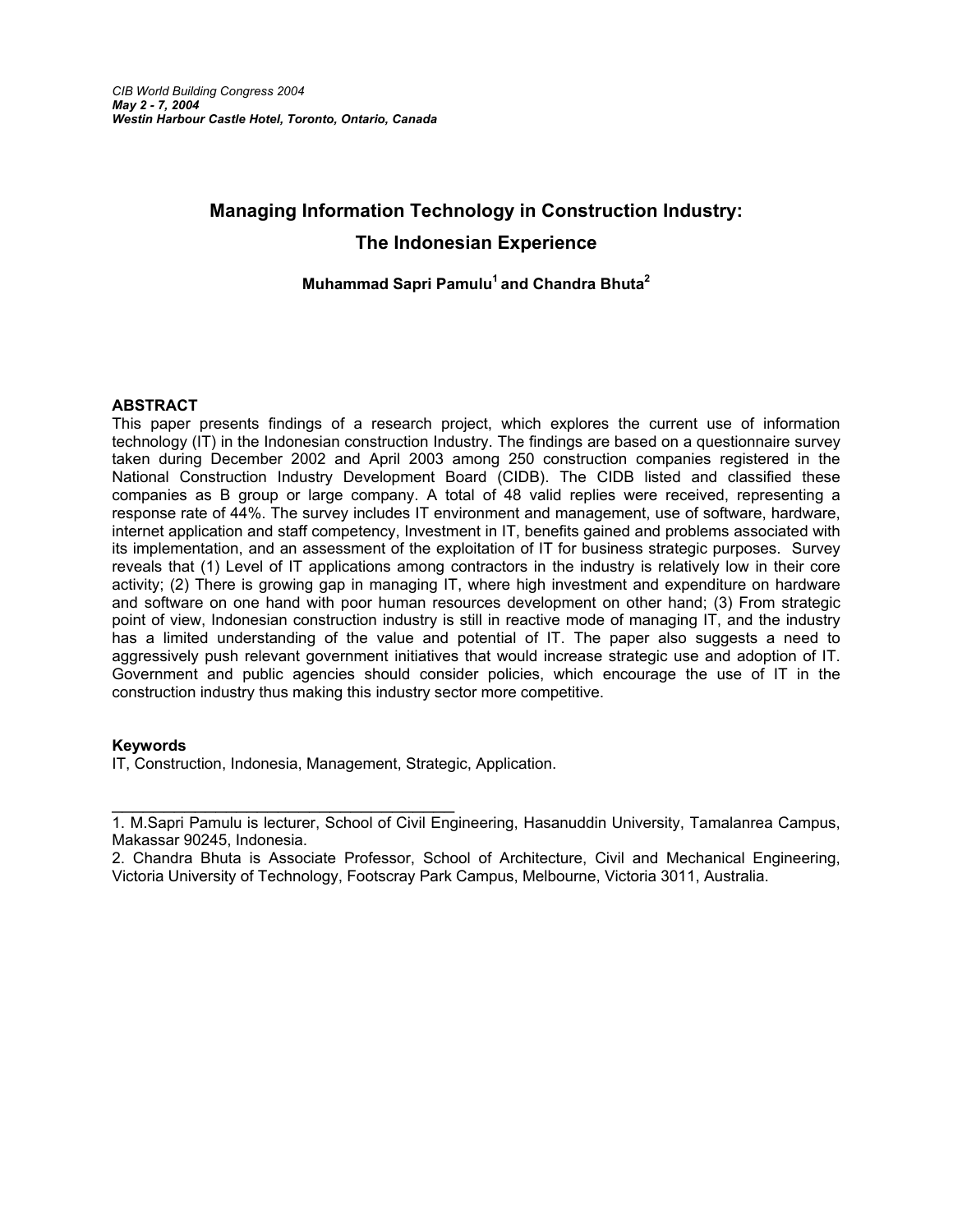## **1. INTRODUCTION**

The issue of technology exploitation, particularly in the field of information technology, is of significant importance in construction industry. Information technology (IT) has created fundamental impact on the way business processes are carried out. IT can no longer be viewed as an enhancement to traditional business procedures but rather as an innovation agent that enables new and different alternatives to operation of business organization. This new trend will color investment attitudes of business communities in the world towards utilization of IT in the coming years.

IT is already widely used in construction organizations and much more dramatic effects are anticipated for the years to come. Betts (1999) reported that the construction industries in many countries are starting to consider seriously the strategic use of IT. The use of IT in construction is extending beyond the stage of piecemeal application for improving the efficiency of discrete operations by individual organizations to advanced stage where IT is applied strategically in commercial enterprise, government agencies and professional institution. A pragmatist's strategic vision for IT in the construction industry must solve the economic issues (Macomber, 2003). From strategic point of view, IT has the potential to change the landscape of the construction industry.

# **2. INDONESIAN CONSTRUCTION INDUSTRY**

The construction industry in Indonesia is a relatively young. However, it has grown significantly since the early 1970s. Its contribution to the GDP has increased from 3.86% in 1973 to 7.94% in 1996. It constitutes about 60% of gross fixed capital formation. The number of people employed in the industry has increased significantly, from about 413,000 in 1978 to about 3.796 million in 1996. Construction works in the period of 1996 to 1999 has been sharply reduced due to the recent economic crisis. After 1999, there is slow recovery. In contrast, number of construction companies has increased significantly during the period 1992 – 2002 (CIDB 2003).

Indonesia is an archipelago with more than one thousand islands. More than sixty percent of the construction works are in the island of Java, and more than half of this is in the capital city, Jakarta. Most of project planning and design is prepared in the national capital, Jakarta. Problems arise during construction where buildings or facilities could not be built as planned and designed, or could not be constructed efficiently. Many communication problems develop during the construction stage especially between designers and contractors. Communication in construction has been identified as a problem area (Ganah 2001). Information and Communication Technology (ICT) undoubtedly has a profound influence on how data and information is transmitted and used by parties involved in the construction industry. The Latham report has called for 30% cost saving in construction (Hamilton 1995). It said that many ways of achieving this saving will be found through the use of IT.

#### **3. PREVIOUS WORKS**

A number of research surveys concerning IT in the construction Industry have been reported in the literature. Many surveys were carried out in various countries such as: Australia (Love 1996, Stewart 1998, Marosszeky 2000, Thomas Ng. 2001), Canada (Rivard 2000), Hong Kong (Shen 1999, Futcher 2000), Ireland (Thomas 1999), Malaysia (Mui 2002), New Zealand (Dohorty 1997), Saudi Arabia (Sash 1996, O'Brien 1999), Scandinavia: Denmark, Finland, & Sweden (Howard 1998, Samuelson 2002), Singapore (BCA 2001, Swee-Lean 2003), South Africa (Arif 2003), Taiwan (Tan 1996), Turkey (Isikdag 2002), UK (O'Brien 1991, Ingirige 2001), and US (CFMA 2002), Toole (2003). With so much research being carried out on the use of IT in the construction industry, it is important to ensure that the results and findings can be compared and lessons learned be applied to gain a picture of the growth of IT use. However, the number of research surveys related to construction IT in developing countries appears to be limited. Above surveys certainly provide information of IT in construction industry in the developed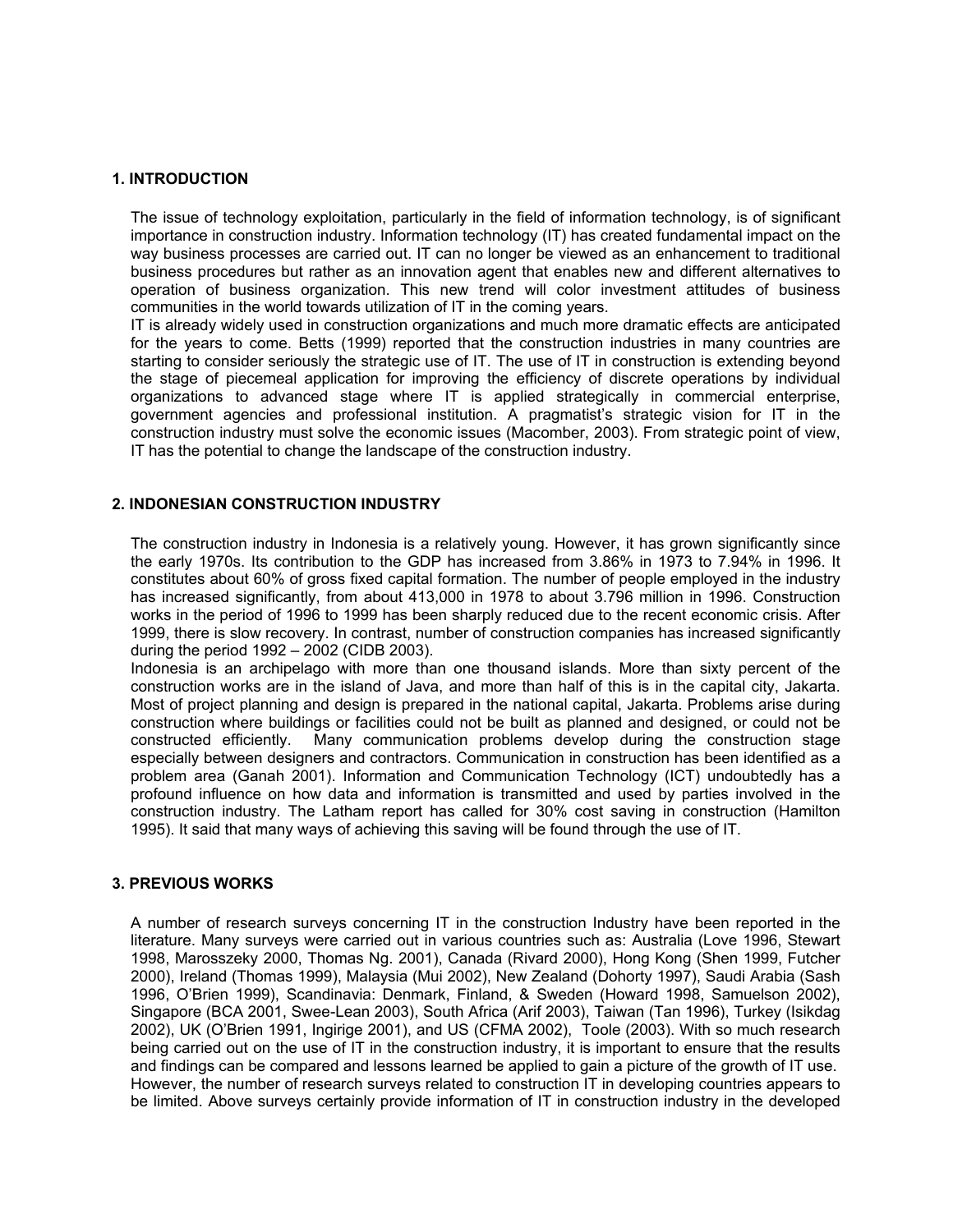countries. Howard (2003) stated that IT products such as software are available worldwide, but may not fit into industries that are organised in a traditional way and do not have the same drive towards process improvement yet. Stewart (2002) reported that construction organisations operating in these countries face further distinctive difficulties, such as, scarcity of IT professionals, inadequate physical and information infrastructure, social and cultural diversity, and political barriers that modulate and distort competitive markets

# **4. RESEARCH OBJECTIVES AND METHODOLOGY**

The research aims to investigate the current state of IT in the construction industry, to obtain an up-todate and general view of the state of IT applications in Indonesia. The survey includes IT environment, such as hardware, software, networks, internet application, staff competency, IT investment and the resulting benefits and associated problems, and assessment of the exploitation of IT for business strategic purposes.

Postal transmission of questionnaire was selected as the main information gathering research process. This method is widely used for collecting data and opinions from target groups. Some personal interviews have also been undertaken to supplement some limitations of the postal questionnaire. The mailing list for the survey distribution was obtained from the National Construction Industry Development Board (LPJKN/CIDB). The survey recipients were mainly in the capital, Jakarta area for the following reasons: (1) About 30 percent of construction projects in Indonesia were located in the Greater Jakarta area, (2) Most of the projects, especially public work projects, were planned and designed in Jakarta, and (3) Most of the construction participants - owners, designers and contractors have their head offices or representatives in Jakarta There were approximately 247 organization addresses in the mailing list representing all national company which operating throughout Indonesia. A group of 130 randomly selected construction companies were sent the questionnaire. Of these 20 were returned undelivered and or declined to participate. 48 organizations (44 % of those delivered) returned the questionnaire. The questionnaire responses were entered into a spreadsheet for collation and analysis.

#### **5. RESULTS & FINDINGS**

#### **5.1 Characteristics of Respondents**

The companies represented in the survey had a workforce that varied from one employee to over 200 employees in average. Under half of the respondents have over 200 employees.

| Number of<br><b>Employees</b> | $1 - 10$ | 11-50 | 51-100 | 101-200 | >200  |
|-------------------------------|----------|-------|--------|---------|-------|
| Percentage                    | 2.1%     | 29.2% | 12.5%  | 18.8%   | 37.5% |

**TABLE 1. Company size (Number of employees)** 

The respondent companies with respect in terms of employees are shown in Table 1. The data are derived from Construction Industry Development Board (CIDB) of Indonesia. Most of the companies are involved in civil, electrical and mechanical construction works. Over 90% of all local companies are involved in civil construction business. Of all international respondent companies 64% have engineering business (Electrical and Mechanical Engineering), and 59% of them compete with the local firms in civil construction

## **TABLE 2. Respondent Organization's Annual Revenues**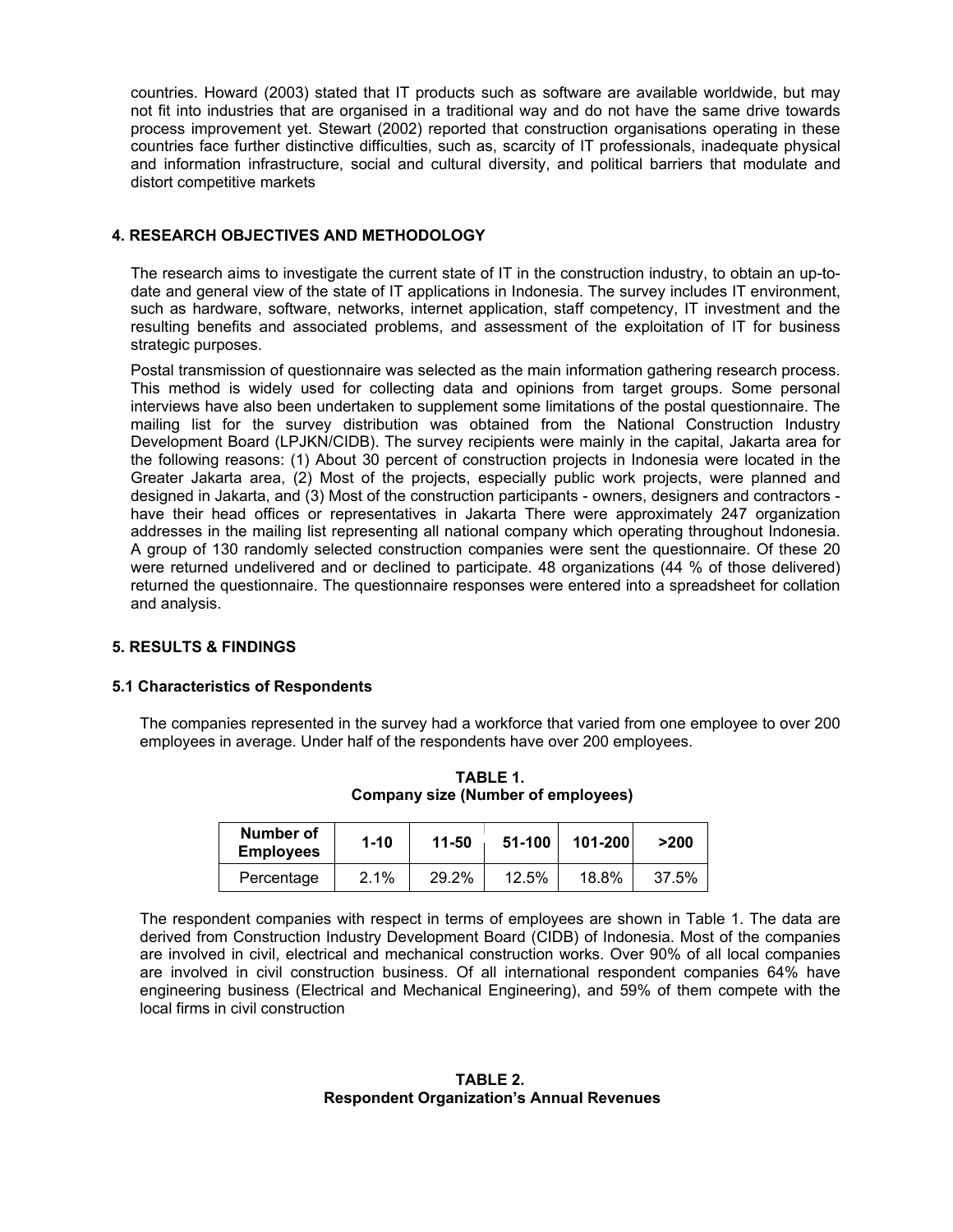| Annual<br><b>Revenue</b> | $US$0.1M$ | <b>US\$0.1-0.6M</b> | <b>US\$0.6-1.1M</b> | >US\$1.1M |
|--------------------------|-----------|---------------------|---------------------|-----------|
| Percentage               | 12.5%     | 25.0%               | 18.8%               | 43.8%     |

Thirty organizations had annual revenue of more than US\$666,667. Twelve (25%) organizations had an annual turnover between US\$111,111 – 555,556 and 6 organizations had an annual turnover of less than US\$111,111. In the highest category of revenues there are 45% of all multinational companies and 42% of all local companies had turnover of more than US\$1.1 m annually.

## **5.2 Current Usage of IT**

This section will present IT environment within the following topics: Computing Environment, Machines or hardware, Numbers of PC, and attitude toward buying and purchasing hardware.

#### **5.2.1 Hardware**

In terms of hardware profile, Table 3 (base on partial response to this question) shows that majority of the respondents have networked computers. Only 5 companies (10%) indicated that they did not have networking, but stand-alone computing. All of the companies have at least one personal computer (PC) and printer. More than 50% of respondent have CDROM, CD Writer and Scanner facilities, LAN/WAN, and Intra/Extranet at their workplaces. This means that they are at least starting use of IT. When assessed as to whether they have all of the listed machines, there are only 13% of respondents have a full range of hardware.

## **TABLE 3. Hardware Profile**

| <b>Profile</b> | <b>Stand Alone</b> | <b>Networking</b> |
|----------------|--------------------|-------------------|
| Percentage     | 13%                | 21%               |

Table 4 indicates number of PCs owned by all the companies surveyed. It varies from 1 to more than 500 PCs. 17% of them have 1-10 PCs, the lowest ratio. The Biggest ratio (i.e. more than 500 PCs) is owned by 8% of all firms. In addition, 62% of Local companies own more than 50 PCs, while a half multinational firms have less than 100 PCs. Almost all of the PCs are running with Pentium (III or IV) Intel processors. A significant number of company use AMD processor based PCs, which are less expensive. Refer to Table 1 discussion as well.

#### **TABLE 4. Number of PCs Owned**

| Number of<br><b>Computers</b> | $1 - 10$ | $11 - 50$ |     | 51-100 101-200 | 200-500 | >500 |
|-------------------------------|----------|-----------|-----|----------------|---------|------|
| Percentage                    | 17%      | 30%       | 17% | 19%            | 10%     | 8%   |

#### **5.2.2 Software**

This survey also looked at the types of application software used in the industry. This is to evaluate the extent of computerization of some business process within respondent companies.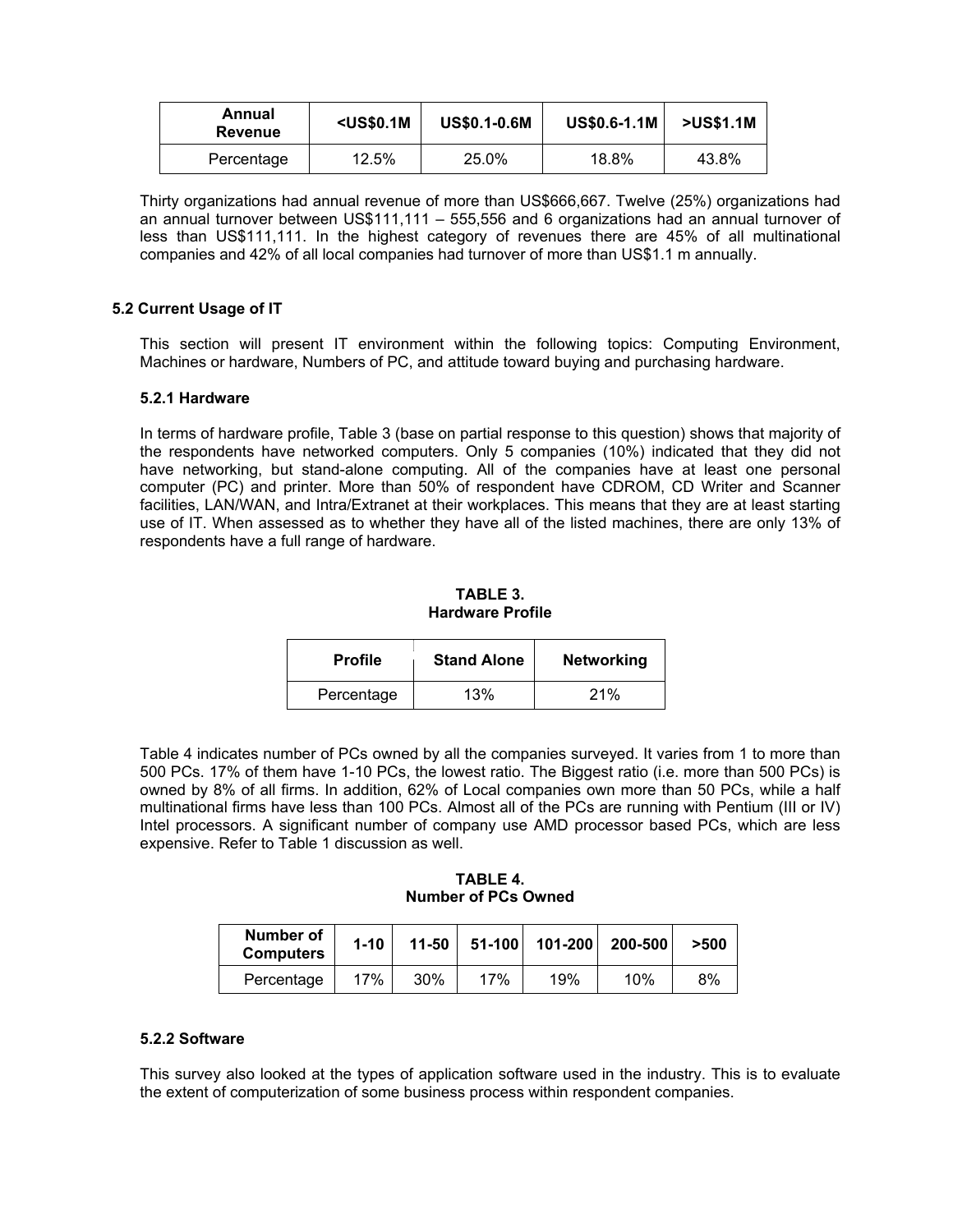| <b>Software Applications</b>                 | <b>Percentages</b> |
|----------------------------------------------|--------------------|
| <b>General Administration</b>                | 100%               |
| Design/Drawing                               | 92%                |
| <b>Scheduling &amp; Resource</b><br>Planning | 75%                |
| <b>Book Keeping</b>                          | 71%                |
| <b>Project Management</b>                    | 69%                |
| Costing/Budgeting                            | 65%                |
| Invoicing/Claims                             | 60%                |
| <b>Tender Preparation &amp; Bidding</b>      | 58%                |
| <b>Technical Calculations</b>                | 56%                |
| <b>Bill of Quantities</b>                    | 56%                |
| Material Control & Purchasing                | 56%                |
| <b>Office Supplies Purchasing</b>            | 52%                |
| <b>Engineering Analysis</b>                  | 48%                |
| <b>Specification Writing</b>                 | 35%                |
| Document Tracking &<br>Management            | 29%                |
| <b>Facilities Management</b>                 | 19%                |
| Economic & Risk Analysis                     | 8%                 |

## **TABLE 5. Applications in Business Processes**

Table 5 reveals the extent of software applications of some business processes. The answers provided by the respondents were classified into three distinct categories: (1) Highly computerized applications i.e. from 60 to 100%; (2) Moderate use as 30 to 60%; and (3) Low use as under 30%. Findings show that, all respondents use computer for general administration works, and drawings, scheduling, bookkeeping, costing, invoicing and project management are highly computerized. Many functions such as tender preparation, bill of quantities, material control, technical calculation and engineering analysis, and spec writing are moderately computerized. Economic and risk analysis, the prime tool in business planning process is not used very much.

Most of the firms (96%) have access to the Internet. Only 4% of companies have no internet access. 60% of the companies currently have a web site, and 40% do not have a company web site. Few companies have E-commerce applications (10%), which is not surprising since Indonesian government only launched e-procurement system into construction industry last year.

# **5.2.3 Staff Competency**

It is important to explore staff competency among companies surveyed in order to know how well the staff is supported by the company.

| TABLE 6.                                       |
|------------------------------------------------|
| Proportion of Staff that has computer training |
|                                                |

| Proportion of   1-10%   11-20%   21-50%   51-80%   81-100%  <br><b>Trained Staff</b> |  |  |  |  |  |
|--------------------------------------------------------------------------------------|--|--|--|--|--|
|--------------------------------------------------------------------------------------|--|--|--|--|--|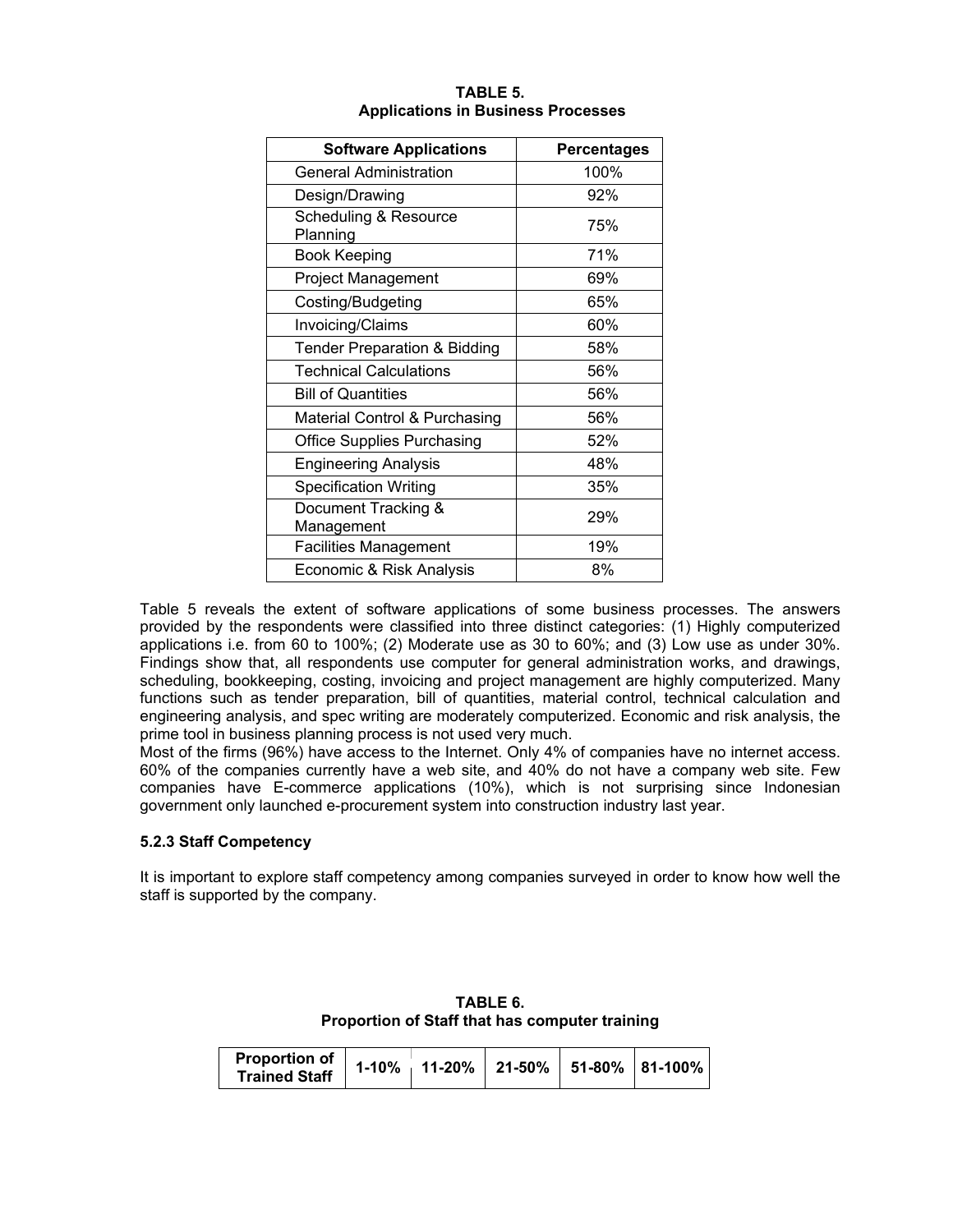| <b>Total Responses</b> |     |     | 13  |     |     |
|------------------------|-----|-----|-----|-----|-----|
| Percentage             | 13% | 21% | 27% | 25% | 15% |

In terms of training, only 40% of all firms have (over 50%) of their staffs undergo some form of formal computer training. Only 15% of firms appear to have the highest level of computer competence. These figures indicate insufficient support from companies for human resource development.

## **5.3 IT Barriers & Benefits**

The survey reveals following as hindering the use of IT: (1) The rapid changes in technology, and integration or compatibility problems; (2) The main human factors are lack of knowledge or awareness of availability of IT, and inadequate training; and (3) Lack of available funding and finance.

| <b>Responses</b> | <b>Barriers/Obstacles</b>                     |  |  |  |
|------------------|-----------------------------------------------|--|--|--|
| 65%              | Lack of knowledge / awareness of available IT |  |  |  |
| 63%              | Lack of available funding                     |  |  |  |
| 56%              | Inadequate training                           |  |  |  |
| 52%              | Rapid changes in technology                   |  |  |  |
| 48%              | Integration / compatibility problems          |  |  |  |
| 46%              | Difficulty in proving that the benefits of IT |  |  |  |
| 33%              | Software problems                             |  |  |  |
| 29%              | Reliability / breakdown problems              |  |  |  |
| 27%              | Hardware problems                             |  |  |  |
| 21%              | Security not guaranteed                       |  |  |  |
| 21%              | Poor management                               |  |  |  |
| 19%              | Poor teamwork                                 |  |  |  |
| 17%              | <b>High Cost</b>                              |  |  |  |
| 13%              | Fear / mistrust of technology                 |  |  |  |
| 13%              | Poor leadership                               |  |  |  |

**TABLE 7. Overall barriers experienced** 

The survey asked contractors to identify benefits from the investment of information technology (Betts 1999).

## **TABLE 8. Selected Most Benefits Gained**

| <b>Effectiveness Benefits</b>                 | <b>Responses</b> |
|-----------------------------------------------|------------------|
| Quicker responses on current project progress | 77%              |
| Overcoming obsolescence                       | 75%              |
| Ability to handle more enquiries              | 67%              |
| Faster delivery of services                   | 65%              |
| Ease of capture of meaningful information     | 63%              |

Introduction of IT in the industry has raised the benefits for firms; track current project progress, improve ability to handle more inquiries, and reduced paper works. They have also credited IT for the improvement in reducing communication cost and time. In terms of measuring effectiveness of benefits gained are: (1) faster delivery services, (2) reducing lead times for financial reporting, (3) easier international links, and (4) better control of cash flow. In performance, IT has overcome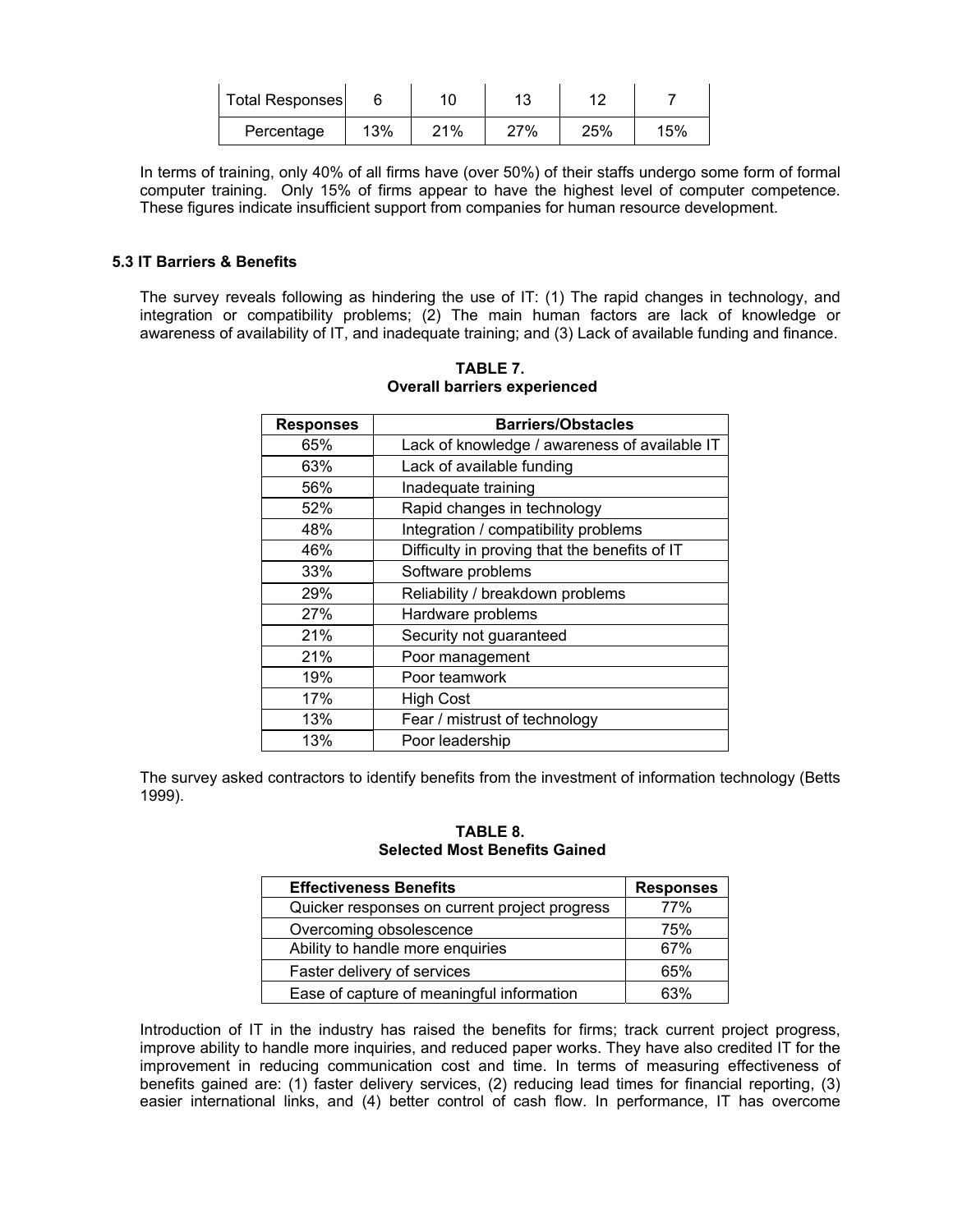obsolescence, facilitated retrieval of meaningful information and improved filtering information. These were perceived to be the dominant benefits to organizations. Looking at effect on strategic business, survey indicated that 29% of the firms surveyed credit IT as strategic competitive advantage.

# **6. CONCLUSION & RECOMMENDATION**

Survey shows that Indonesian construction industry has the latest in hardware and software, but does not have adequate and trained personnel to utilize the same. It can be surmised that IT is used mostly in administration and other supporting area, but not in strategic core and business enhancement processes. Technical and project use of IT is increasing and the benefits are recognized by the companies.

If above areas of IT applications are strengthened the Indonesian construction industry will reap greater benefits.

Use of IT is prevalent at lower level, however top management of construction organisations should have strong commitment to develop strategic management of IT in their business processes at all level. The hardware, software and their applications should be utilized to enhance both core and supporting activities to gain competitive advantage in today highly global business environment. Secondly, The firm's management should give greater attention to IT support and training, by making sure that there is sufficient trained staff for the implementation of IT, and making greater effort in training staff on the correct and efficient use of IT in the organization. The authors feel that Government and public agencies should consider policies that encourage the use of IT in the construction industry thus making this industry sector more competitive, and encourage industry to make greater use of information system.

# **FURTHER WORKS**

The survey was confined to only one sub-sector (large contractors) of the Indonesia construction sector in particular Jakarta. Other sub-sectors such as small and medium firms should be a part of future surveys. This being the first published survey of this type in Indonesia, a full study in greater breath and depth would be highly recommended for this important field. The result of such a study and the adoption of its recommendations would be of immense value to the construction industry in Indonesia and the national economy. Further studies should compare responses from multinational companies with those from Indonesian firms.

#### **REFERENCE**

- Arif, A.A. & Karam, A.H. (2003). A Comparative Study: With Insight into The Use of IT in Local Architectural Practices. Proceeding W78-19, pp.8-14.
- Betts, Martin (1999). Strategic Management of I.T. in Construction. Blackwell Science Ltd, Oxford. Construction Financial Management Association. (2002). 2002 Information Technology Survey for
- the Construction Industry, (fourth edition) CFMA, Princeton, New Jersey.
- Doherty, J.M., (1997). A Survey Of Computer Use In The New Zealand Building And Construction Industry**.** ITcon, Vol.2/1997, pp.73-86.
- Futcher, K. (2000). Use of Information Technology within the Hong Kong Construction Industry**.**  Proceedings, International Conference on Construction Information Technology, INCITE 2000, Hong Kong, pp.119-131
- Hamilton, S.L., et al. (1995). Strategy Formulation and Implementation fro the Use of Information Technology in the Construction Industry. COBRA, RICS Research Paper, pp.225-230.
- Howard, Rob. (2003). IT Directions 20 Years Experience and Future Activities for CIB W78. Proceeding W78-19, pp.153-161.
- Howard, Rob., Kiviniemi, Arto., & Samuelson, Olle.1998. Surveys Of It In The Construction Industry And Experience Of The IT Barometer In Scandinavia. Electronic Journal of Information Technology in Construction, Vol.3/1998, pp.47-59
- Ingirige, B., and Aouad,G. (2001) Awareness and Usage of Information Standards in the UK Construction Industry: A Survey by The SIENE Network. Proceeding CIB W78-17, South Africa, Paper ID.007.
- Isikdag, Umit. (2002). A Survey of IT use in the Turkish Construction Industry. The Second